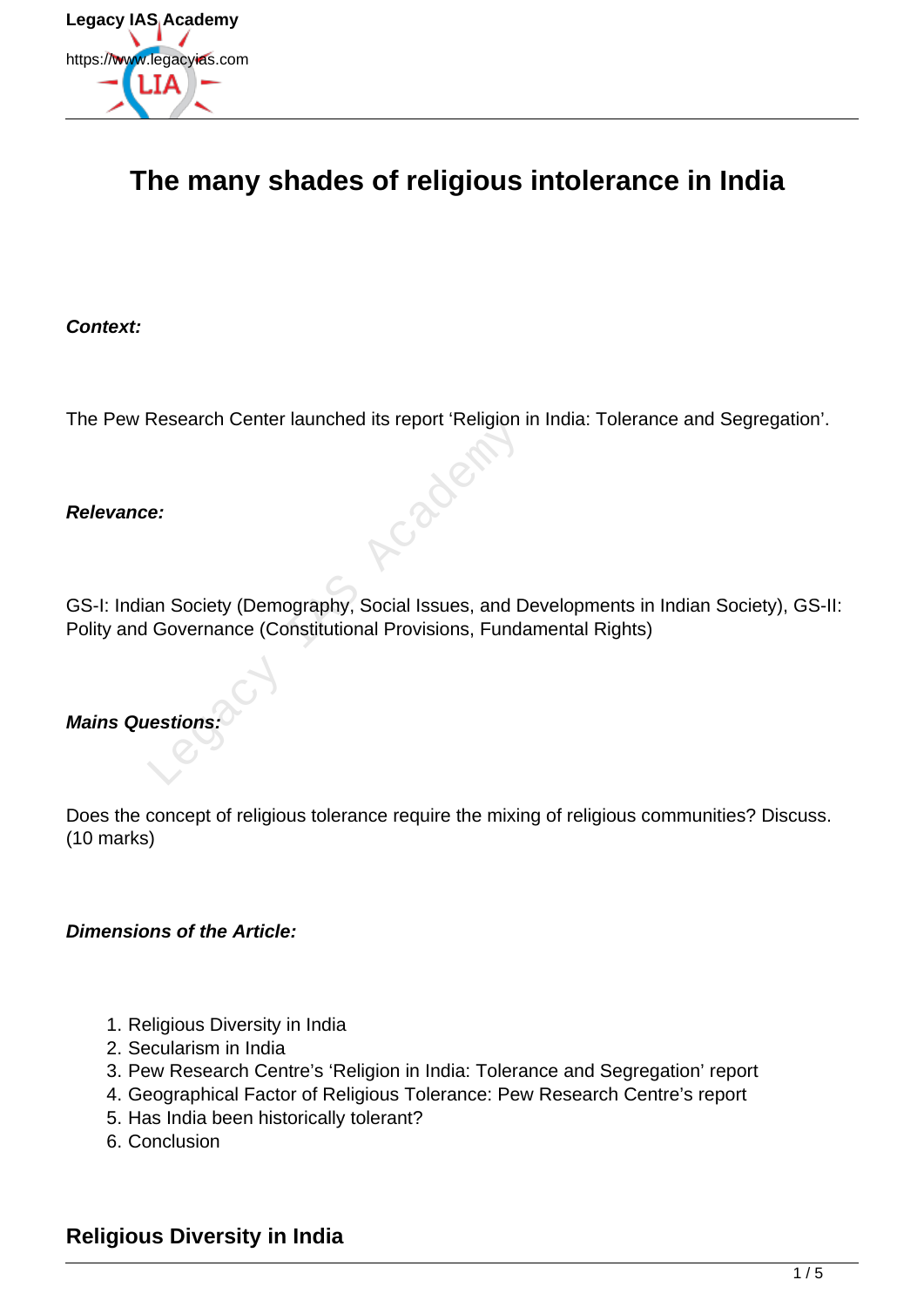

- India is one of the most diverse nations in terms of religion, it being the birthplace of four major world religions: Jainism, Hinduism, Buddhism and Sikhism.
- Even though Hindus form close to 80 percent of the population, India also has regionspecific religious practices: for instance, Jammu and Kashmir has a Muslim majority, Punjab has a Sikh majority, Nagaland, Meghalaya and Mizoram have Christian majorities and the Indian Himalayan States such as Sikkim and Ladakh, Arunachal Pradesh and the state of Maharashtra and the Darjeeling District of West Bengal have large concentrations of Buddhist population.
- The country has significant Muslim, Sikh, Christian, Buddhist, Jain and Zoroastrian populations.
- Islam is the largest minority religion in India, and the Indian Muslims form the third largest Muslim population in the world, accounting for over 14 percent of the nation's population. Example the star and the world, accounting<br>gest Muslim population in the world, accounting<br>pulation.<br>**Example 18 Accounting to the world**, accounting<br>accularism is a principle that advocates separaties<br>tate.<br>the term means

## **Secularism in India**

- Secularism is a principle that advocates separation of religion from civic affairs and the state.
- The term means that all the religions in India get equal respect protection and support from the state.

Equal protection by the state to all religions. It be one that protects all religions, but does not favour one at the cost of others and does not adopt any religion as the state religion. In the Indian context, secularism has been interpreted as the state maintaining an "arm's length distance" from ALL religions.

#### INDIAN SECULARISM WESTERN SECULARISM

reflects certain meanings. First secular state to exclusion means both are mutually exclusive in Separation of state and religion as mutual their own spheres of operation.

> Western secularism can be seen as the state refusing to interact with any form of religious affairs.

# **Pew Research Centre's 'Religion in India: Tolerance and Segregation' report**

The report found that 91% of Hindus felt they have religious freedom, while 85% of them believed that respecting all religions was very important 'to being truly Indian'.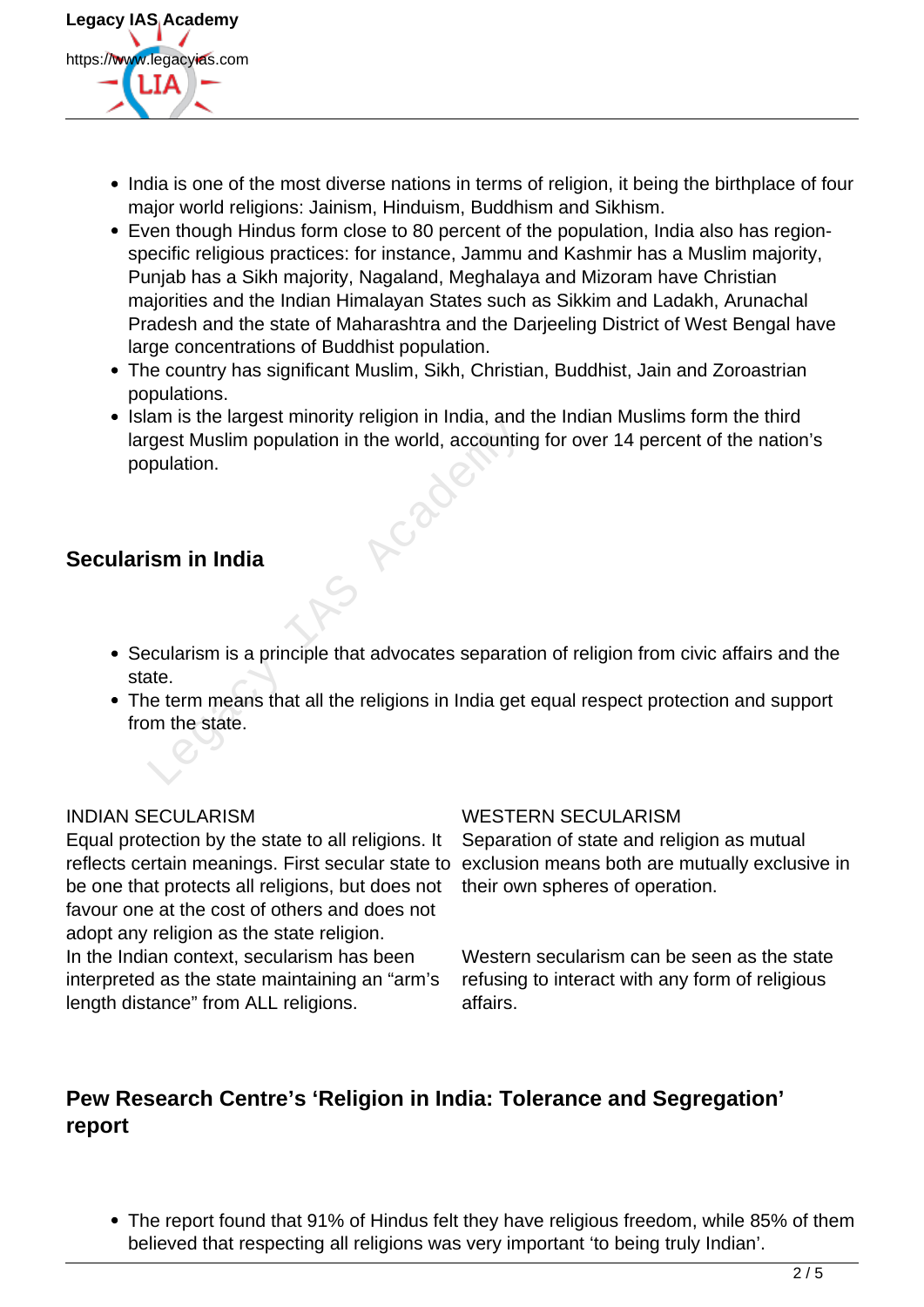

- Also, for most Hindus, religious tolerance was not just a civic virtue but also a religious value, with 80% of them stating that respecting other religions was an integral aspect of 'being Hindu'.
- Other religions showed similar numbers for freedom of religion and religious tolerance. While 89% of Muslims and Christians said they felt free to practice their religion, the comparative figures for Sikhs, Buddhists and Jains were 82%, 93%, and 85% respectively.
- On the question of religious tolerance, 78% of Muslims felt it was an essential aspect of being Indian, while 79% deemed it a part of their religious identity as Muslims. Other religious denominations scored similarly high on religious tolerance.
- The survey also revealed a number of shared beliefs that cut across religious barriers. For example, while 77% of Hindus said they believed in karma, an identical percentage of Muslims said so as well.
- Despite shared values and a high regard for religious tolerance, the majority in all the faiths scored poorly on the metrics for religious segregation: composition of friends' circle, views on stopping inter-religious marriage, and willingness to accept people of other religions as neighbors.
- On the question of inter-religious marriage, most Hindus (67%), Muslims (80%), Sikhs (59%), and Jains (66%) felt it was 'very important' to stop the women in their community from marrying outside their religion (similar rates of opposition to men marrying outside religion). But considerably fewer Christians (37%) and Buddhists (46%) felt this way.
- The majorities in all the religious groups were, hypothetically, willing to accept members of other religious groups as neighbours, but a significant number had reservations. About 78% of Muslims said they would be willing to have a Hindu as a neighbour. Buddhists were most likely to voice acceptance of other religious groups as neighbours, with roughly 80% of them wiling to accept a Muslim, Christian, Sikh or Jain as a Despite shared values and a high regard for religious tolerance, the r<br>faiths scored poorly on the metrics for religious segregation: composi<br>circle, views on stopping inter-religious marriage, and willingness to a<br>other r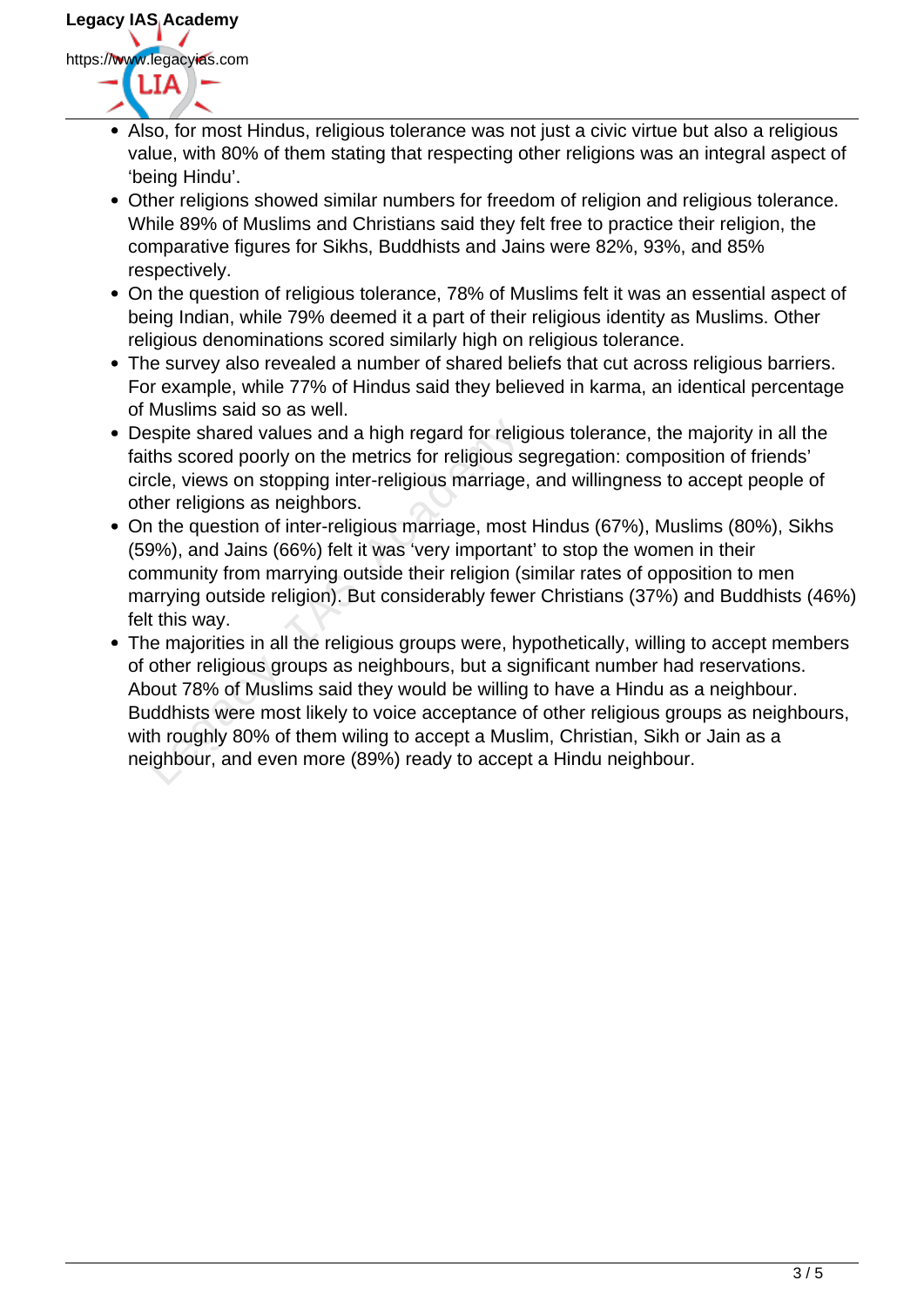# **Free to choose**

More than 80% of adults across all major religions in India said that they were free to practice their religion in the country

| <b>Religion</b>       | % of Indian adults who said                                      |                                                                                     |                                                                                                                  |
|-----------------------|------------------------------------------------------------------|-------------------------------------------------------------------------------------|------------------------------------------------------------------------------------------------------------------|
|                       | <b>They are</b><br>very free<br>to practice<br>their<br>religion | <b>Respecting</b><br>all religions is<br>very Important<br>to being truly<br>Indian | <b>Respecting other</b><br>religions is a very<br><b>Important part</b><br>of their religious<br><b>Identity</b> |
| <b>Hindus</b>         | 91                                                               | 85                                                                                  | 80                                                                                                               |
| <b>Muslims</b>        | 89                                                               | 78                                                                                  | 79                                                                                                               |
| <b>Christians</b>     | 89                                                               | 78                                                                                  | 78                                                                                                               |
| <b>Sikhs</b>          | 82                                                               | 81                                                                                  | 75                                                                                                               |
| <b>Buddhists</b>      | 93                                                               | 84                                                                                  | 86                                                                                                               |
| <b>Jains</b>          | 85                                                               | 83                                                                                  | 73                                                                                                               |
| General<br>population | 91                                                               | 84                                                                                  | 80                                                                                                               |
|                       |                                                                  |                                                                                     |                                                                                                                  |

# **Geographical Factor of Religious Tolerance: Pew Research Centre's report**

- Geography was a key factor in determining attitudes, with people in the south of India more religiously integrated and less opposed to inter-religious marriages.
- People in the South "are less likely than those in other regions to say all their close friends share their religion (29%)," noted the report.
- Also, Hindu nationalist sentiments were less prevalent in the South. Among Hindus, those in the South (42%) were far less likely than those in Central states (83%) or the North (69%) to say that being Hindu was very important to being truly Indian.
- Also, people in the South were somewhat less religious than those in other regions: 69% said religion was very important to their lives, while 92% in Central India held the same view.
- Religious identity and nationalism
- The survey also found that Hindus tend to see their religious identity and Indian national identity as closely intertwined, with 64% saying that it was 'very important' to be Hindu to be "truly" Indian.
- Most Hindus (59%) also linked Indian identity with being able to speak Hindi. And